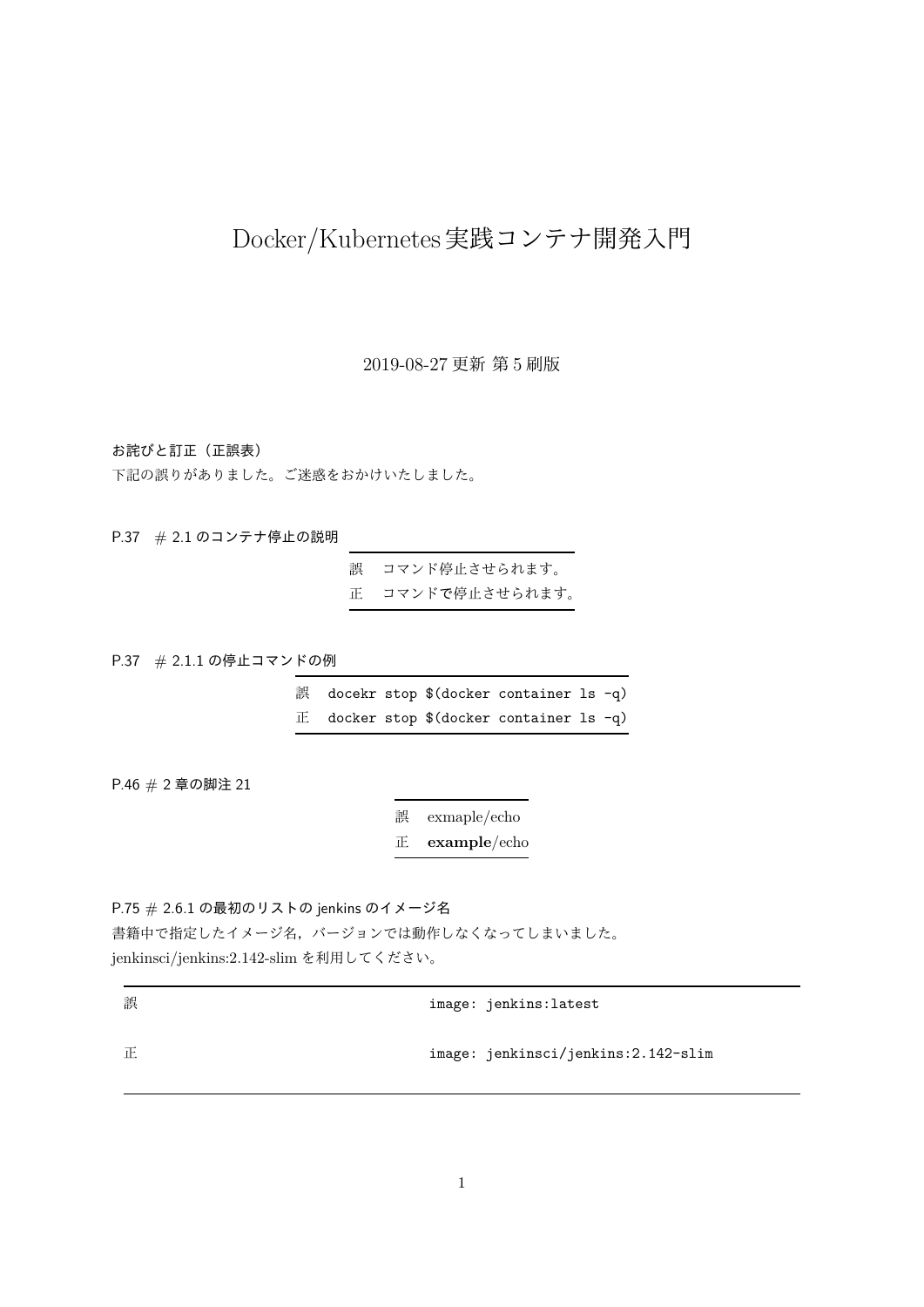P.78 # 2.6.3 の最初のリストの jenkins のイメージ名 書籍中で指定したイメージ名,バージョンでは動作しなくなってしまいました。 下記の通り修正してください。

```
services:
 master:
    container_name: master
    image: jenkinsci/jenkins:2.142-slim
    ports:
      - 8080:8080
    volumes:
      - ./jenkins_home:/var/jenkins_home
   links:
      - slave01
  slave01:
    container_name: slave01
    image: jenkinsci/ssh-slave
    environment:
      - JENKINS_SLAVE_SSH_PUBKEY=ssh-rsa AAAAB3NzaC1yc2EA........
```
## P.80 # 2.6.3 の「最終調整」の実行例

プラグインのバージョンが上がったことで書籍の通りには動作しなくなりました。

誤 「秘密鍵」は Jenkins マスター上の~/.ssh からを選択します。 正 「秘密鍵」にはホストの**./jenkins\_home/.ssh/id\_rsa** の内容を貼り付けます。

P.86 # 3.1.1 の Docker イメージビルド時の表示

誤 Step 7/7 : CMD [ "touch", "/etc/cron.d/example", "&&", "cron", " $f''$ ] 正 Step 7/7 : CMD ["cron", "-f"]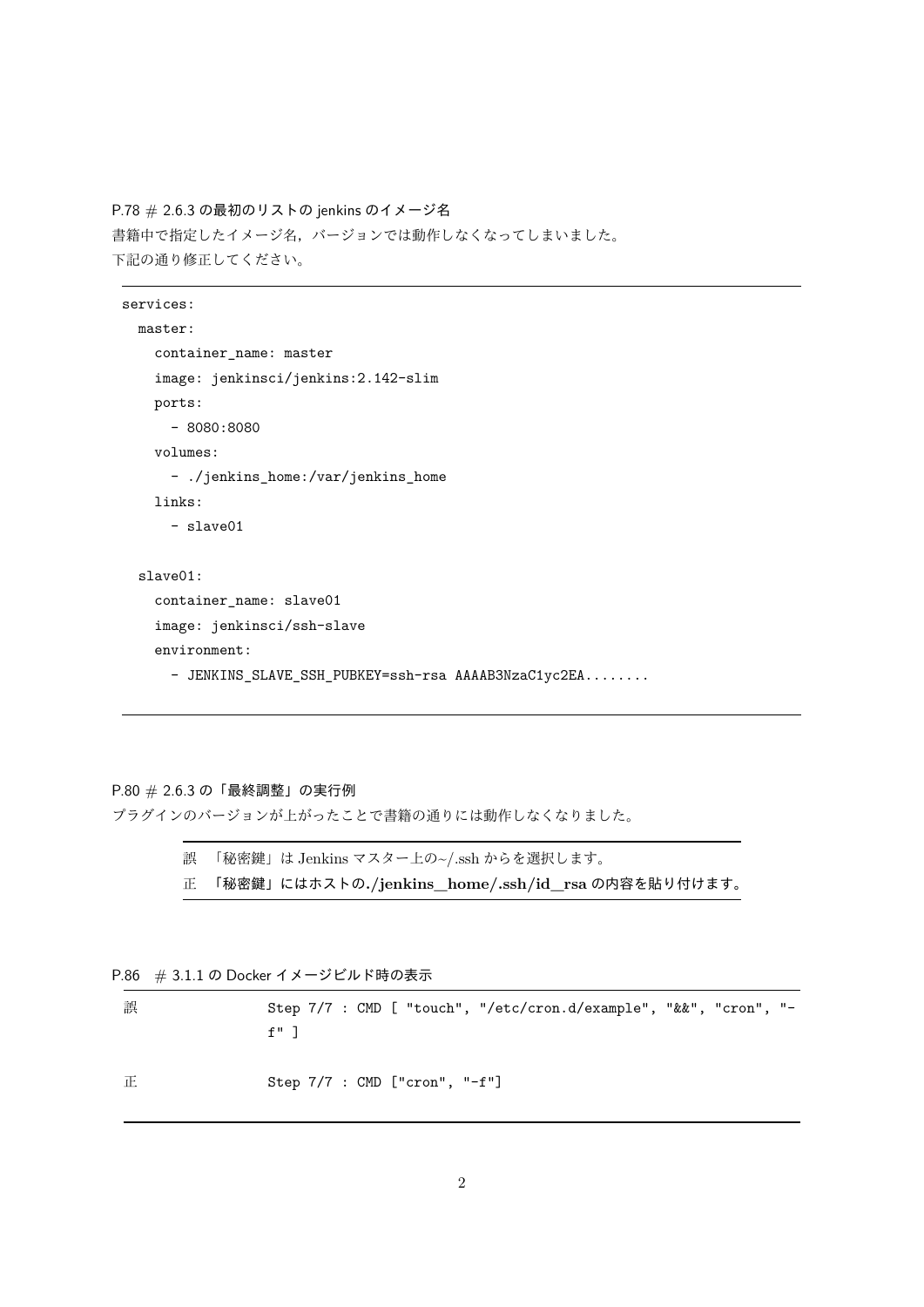■P.86 # 3.1.1 の脚注 2 docker stop とすべき箇所が、docekr stop になっていました。

### P.98 # 3.4.2 の最後の実行例

不要なバッククォートが残っていました。

| 誤 | docker container run $-v$ $\mathcal{F}$ [PWD} :/tmp |
|---|-----------------------------------------------------|
| 正 | docker container run $-v$ \${PWD}:/tmp              |

P.105 # 3.5.2 の説明文

| 誤 Docker イメージは registy コンテナに push してある  |
|-----------------------------------------|
| 正 Docker イメージは registry コンテナに push してある |

P.109 # 3.5.3 の Stack のサブコマンドに関する表 rm と services で項目が逆になっていました。

> 誤 rm Stack 内の Service 一覧を表示する 正 rm デプロイされている **Stack** を削除する

- 誤 services デプロイされている Stack を削除する
- 正 services **Stack** 内の **Service** 一覧を表示する

P.129 # 4.2.5 のスクリプト名の誤り

- 誤 dd-server-id.sh を docker-entrypoint.sh の前に実行できます。
- 正 **add-server-id.sh** を docker-entrypoint.sh の前に実行できます。

P.131 # 4.2.6 の todo-mysql.yml の表記

MYSQL\_ROOT\_PASSWORD を文中で二回設定していました。正しくは一回です。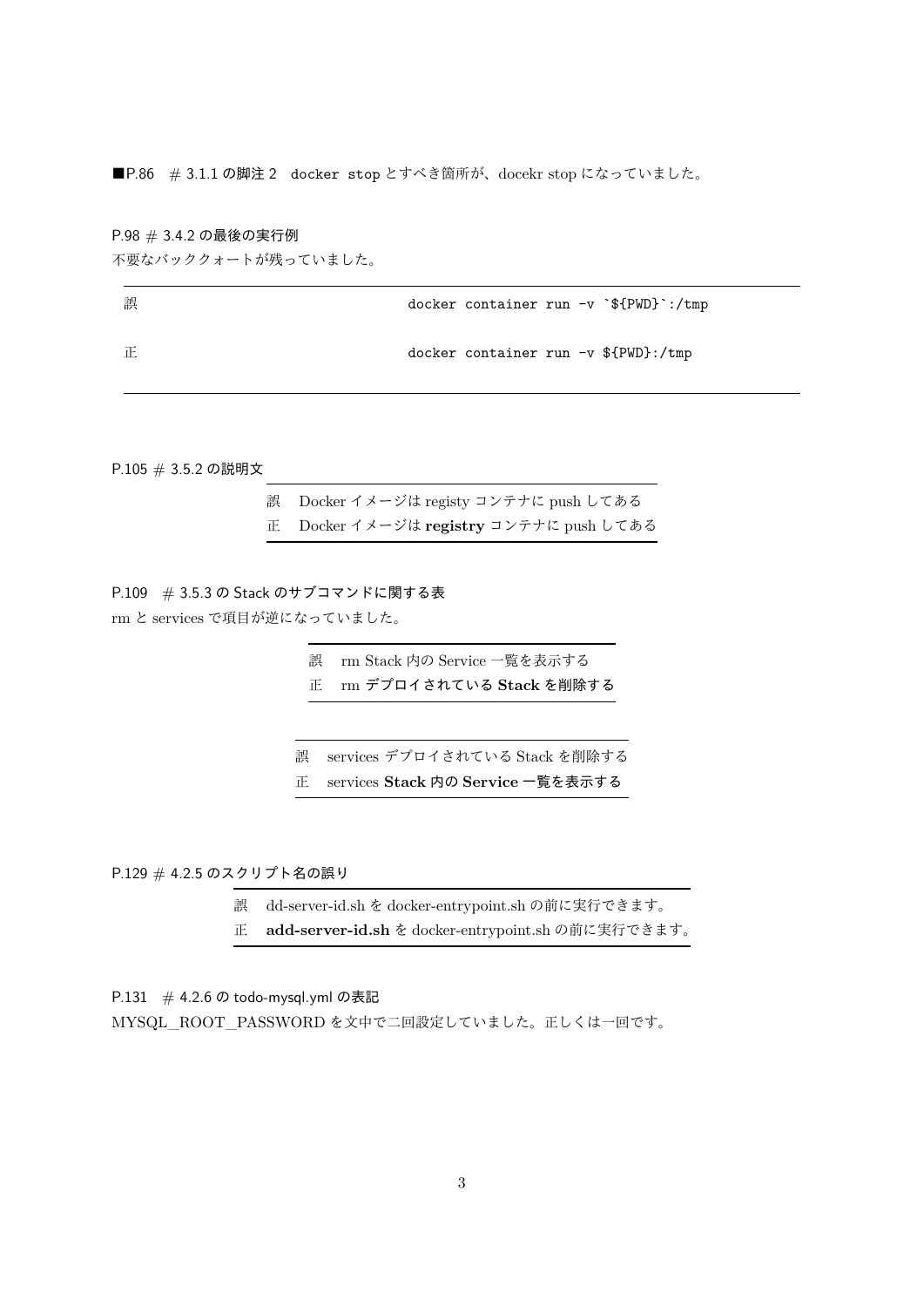誤 environment:

MYSQL\_MASTER\_HOST: master MYSQL\_ROOT\_PASSWORD: gihyo MYSQL\_DATABASE: tododb MYSQL\_USER: gihyo MYSQL\_PASSWORD: gihyo MYSQL\_ROOT\_PASSWORD: gihyo MYSQL\_REPL\_USER: repl MYSQL\_REPL\_PASSWORD: gihyo

正 environment:

MYSQL\_MASTER\_HOST: master MYSQL\_ROOT\_PASSWORD: gihyo MYSQL\_DATABASE: tododb MYSQL\_USER: gihyo MYSQL\_PASSWORD: gihyo MYSQL\_REPL\_USER: repl MYSQL\_REPL\_PASSWORD: gihyo

P.142 # 4.3.6 のリスト ファイル名が誤っていました。

誤 todomysql master

正 **todo\_mysql\_master**

誤 todmysql\_slave

正 **todo\_mysql\_slave**

正しいリストの全体像を以下に掲載します。

```
version: "3"
services:
 api:
    image: registry:5000/ch04/todoapi:latest
    deploy:
      replicas: 2
```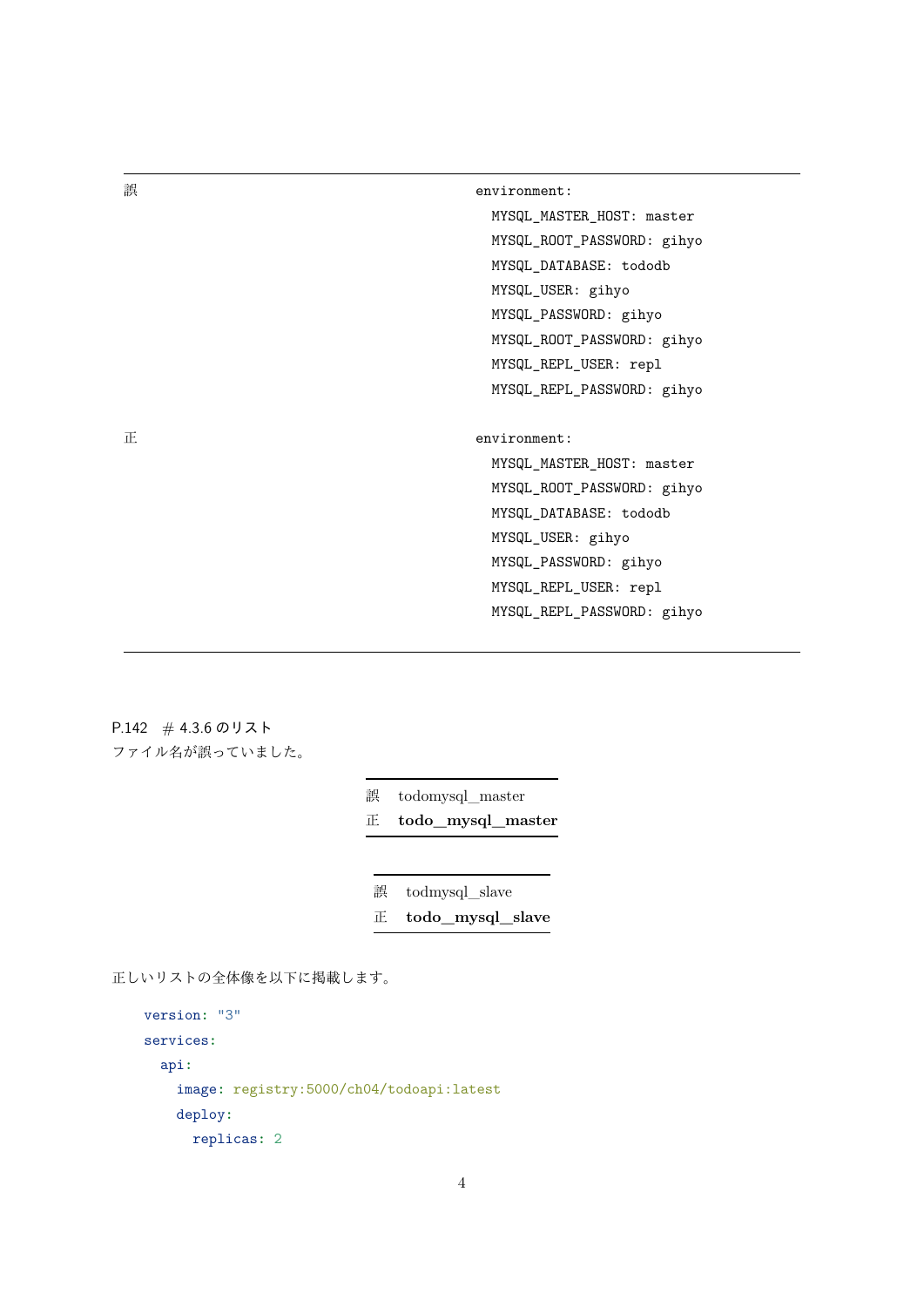```
environment:
       TODO_BIND: ":8080"
       TODO_MASTER_URL: "gihyo:gihyo@tcp(todo_mysql_master:3306)/tododb?parseTime=true"
       TODO_SLAVE_URL: "gihyo:gihyo@tcp(todo_mysql_slave:3306)/tododb?parseTime=true"
      networks:
       - todoapp
networks:
  todoapp:
    external: true
```
P.146 # 4.4.1 の「バックエンドサーバの振り分けの設定値」コード部分と続く解説 動作はしますが fails のつづりを誤っていました。

# 誤 BACKEND MAX FAILES 正 BACKEND\_MAX\_**FAILS**

P.150 # 4.4.3 のコード部分の設定値 動作はしますが fails のつづりを誤っていました。

| 誤    BACKEND   MAX   FAILES |  |
|-----------------------------|--|
| <b>IE BACKEND MAX FAILS</b> |  |

|  |  | P.156 # 4.5.3 の nuxt.conf.tmpl の error_log の設定 |  |
|--|--|------------------------------------------------|--|
|--|--|------------------------------------------------|--|

| 誤 | error_log /var/log/nginx/asserts_error.log |
|---|--------------------------------------------|
| 正 | error_log /var/log/nginx/assets_error.log  |

P.156  $\#$  4.5.3  $\oslash$  Dockerfile-nuxt

本来バックスラッシュを挿入すべき箇所が v になっていました。また CMD 以降の指定の記法が nginx のもの と異なっていました。正しいコードは下記です。コメントは実際には実行時にエラーになるので適宜外して実 行してください。

FROM nginx:1.13

RUN apt-get update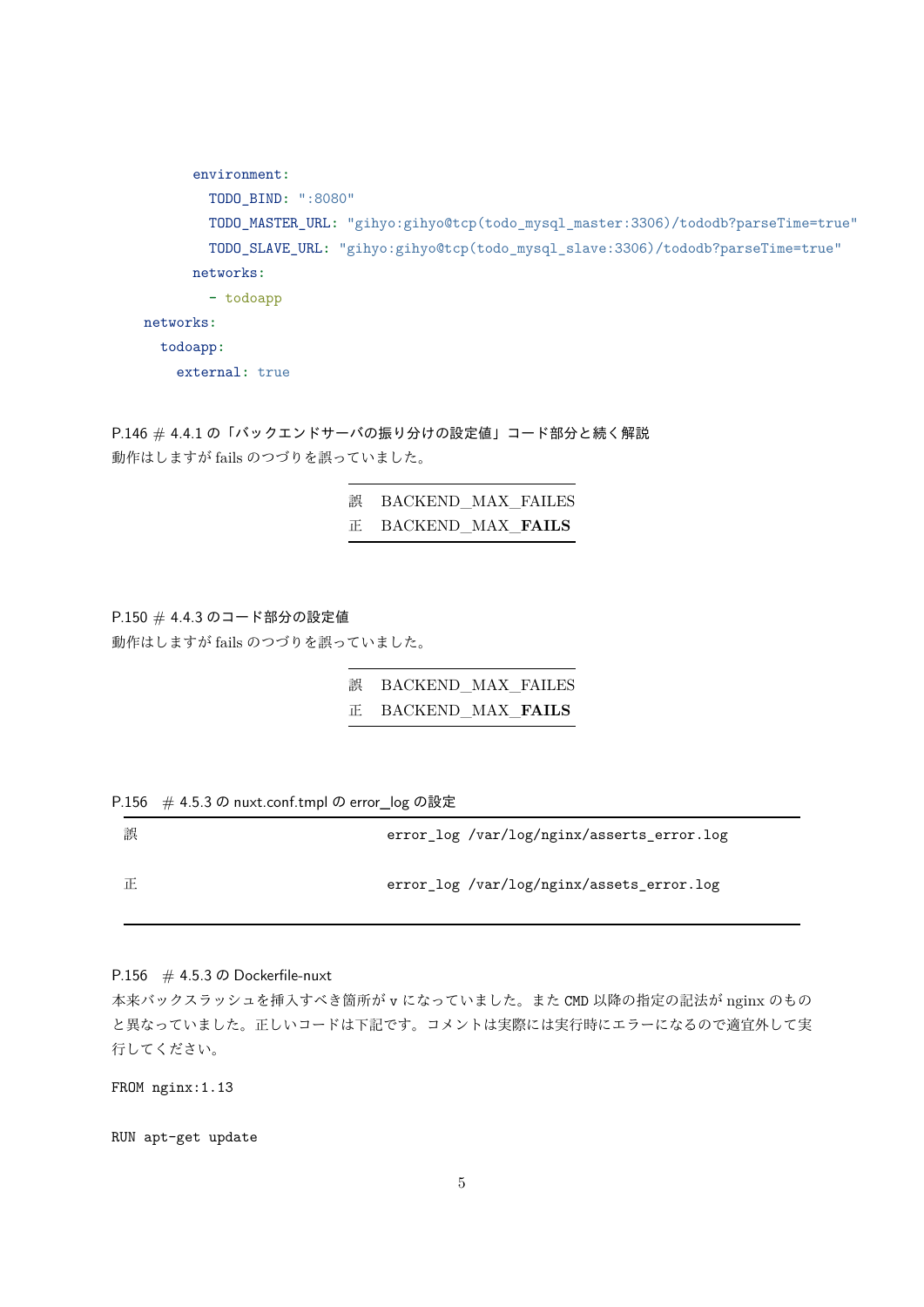```
RUN apt-get install -y wget
RUN wget https://github.com/progrium/entrykit/releases/download/v0.4.0/entrykit_0.4.0_linux_x86_64.tgz
RUN tar -xvzf entrykit_0.4.0_linux_x86_64.tgz
RUN rm entrykit_0.4.0_linux_x86_64.tgz
RUN mv entrykit /usr/local/bin/
RUN entrykit --symlink
RUN rm /etc/nginx/conf.d/*
COPY etc/nginx/nginx.conf.tmpl /etc/nginx/
COPY etc/nginx/conf.d/ /etc/nginx/conf.d/
ENTRYPOINT [ \
  "render", \
      "/etc/nginx/nginx.conf", \
      "--", \setminus"render", \
      "/etc/nginx/conf.d/upstream.conf", \
      "---", \setminus"render", \
      "/etc/nginx/conf.d/nuxt.conf", \ # <-- public.conf から nuxt.conf に変更
      "---"]
CMD ["nginx", "-g", "daemon off;"]
```

```
誤 BACKEND_MAX_FAILES
正 BACKEND_MAX_FAILS
```
P.160 # 4.5.4 の docker コマンド実行例の 1 行目

動作はしますが fails のつづりを誤っていました。

P.158 # 4.5.4 のコード部分の設定値

| 誤 | docker \container exec -it manager               |
|---|--------------------------------------------------|
| 正 | $doker$ container exec $-it$ manager $\setminus$ |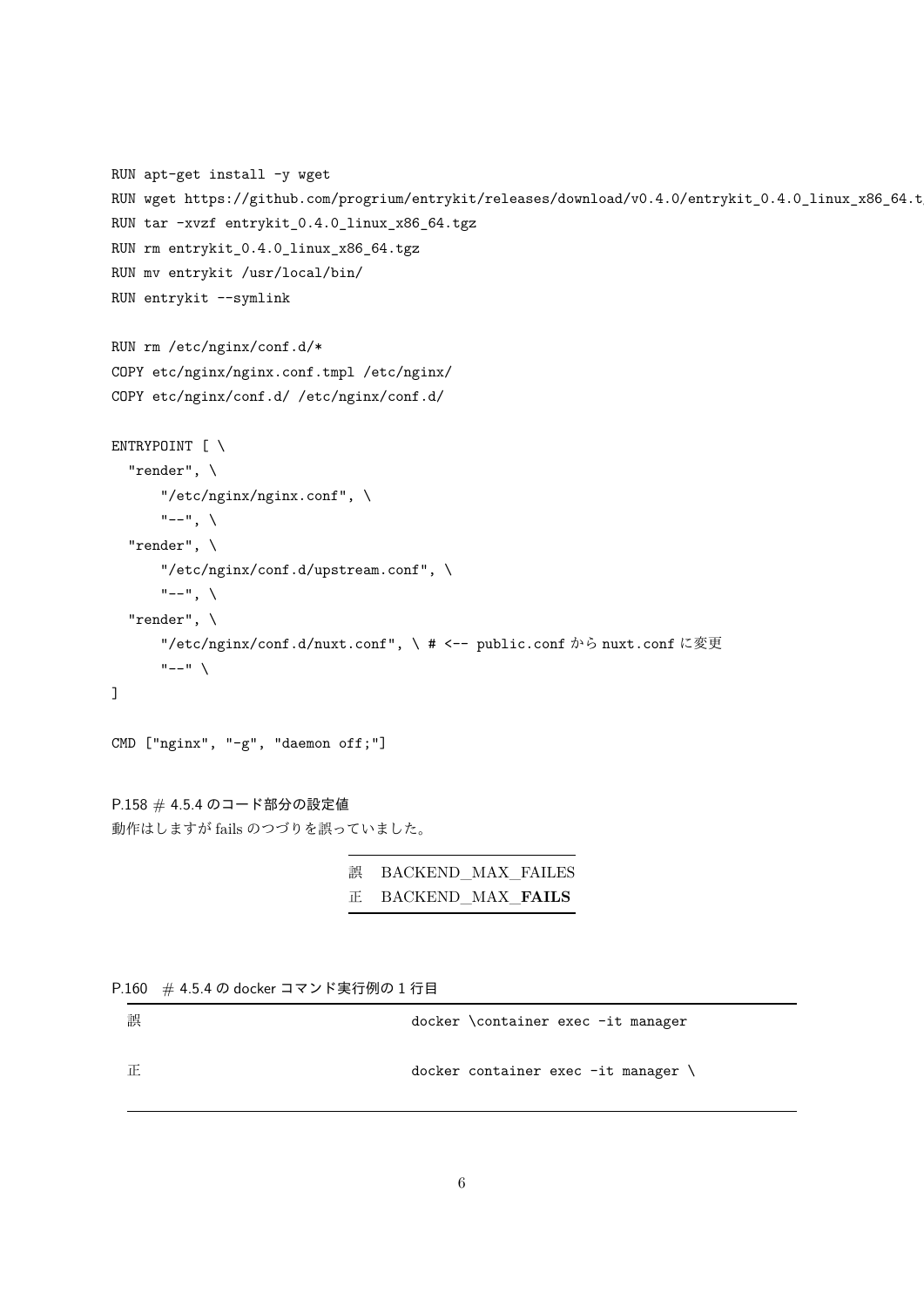P.194 # 5.10 の実行例

-f オプションの位置が誤っていました。

| 誤 | kubectl -f apply |
|---|------------------|
| 正 | kubectl apply -f |

P.194 # 5.10.1 の冒頭の実行例

| 誤 | \$ kubectl apply -f simple-deployment.yaml |
|---|--------------------------------------------|
| 正 | \$ kubectl apply -f simple-service.yaml    |

P.211 # 6.3.3 の yaml の反映ファイル名

誤 mysql-master.yamb

正 **mysql-master.yaml**

P.213〜214 # 6.4 todo-api.yaml の内容

Deployment.spec.template.metadata.labels の指定で本来 app とすべき箇所が name になっていま した。

```
正しいのは下記のコードです。
```

```
apiVersion: v1
kind: Service
metadata:
 name: todoapi
  labels:
   app: todoapi
spec:
  selector:
    app: todoapi
  ports:
    - name: http
     port: 80
```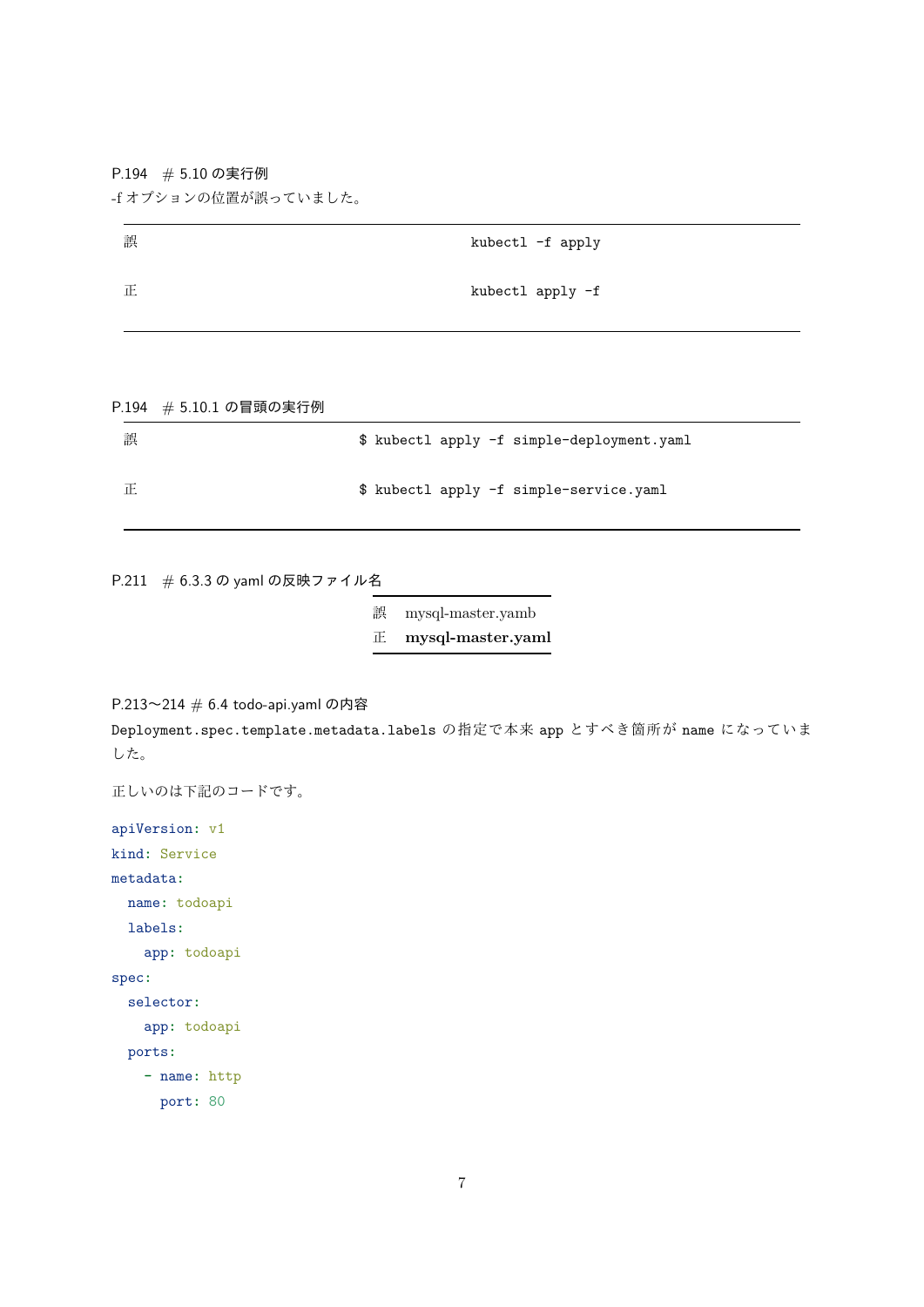```
---
apiVersion: apps/v1
kind: Deployment
metadata:
  name: todoapi
  labels:
    app: todoapi
spec:
  replicas: 2
  selector:
    matchLabels:
      app: todoapi
  template:
    metadata:
      labels:
        app: todoapi
    spec:
      containers:
      - name: nginx
        image: gihyodocker/nginx:latest
        imagePullPolicy: Always
        ports:
        - containerPort: 80
        env:
        - name: WORKER_PROCESSES
          value: "2"
        - name: WORKER_CONNECTIONS
          value: "1024"
        - name: LOG_STDOUT
          value: "true"
        - name: BACKEND_HOST
          value: "localhost:8080"
      - name: api
        image: gihyodocker/todoapi:latest
        imagePullPolicy: Always
        ports:
        - containerPort: 8080
        env:
        - name: TODO_BIND
          value: ":8080"
```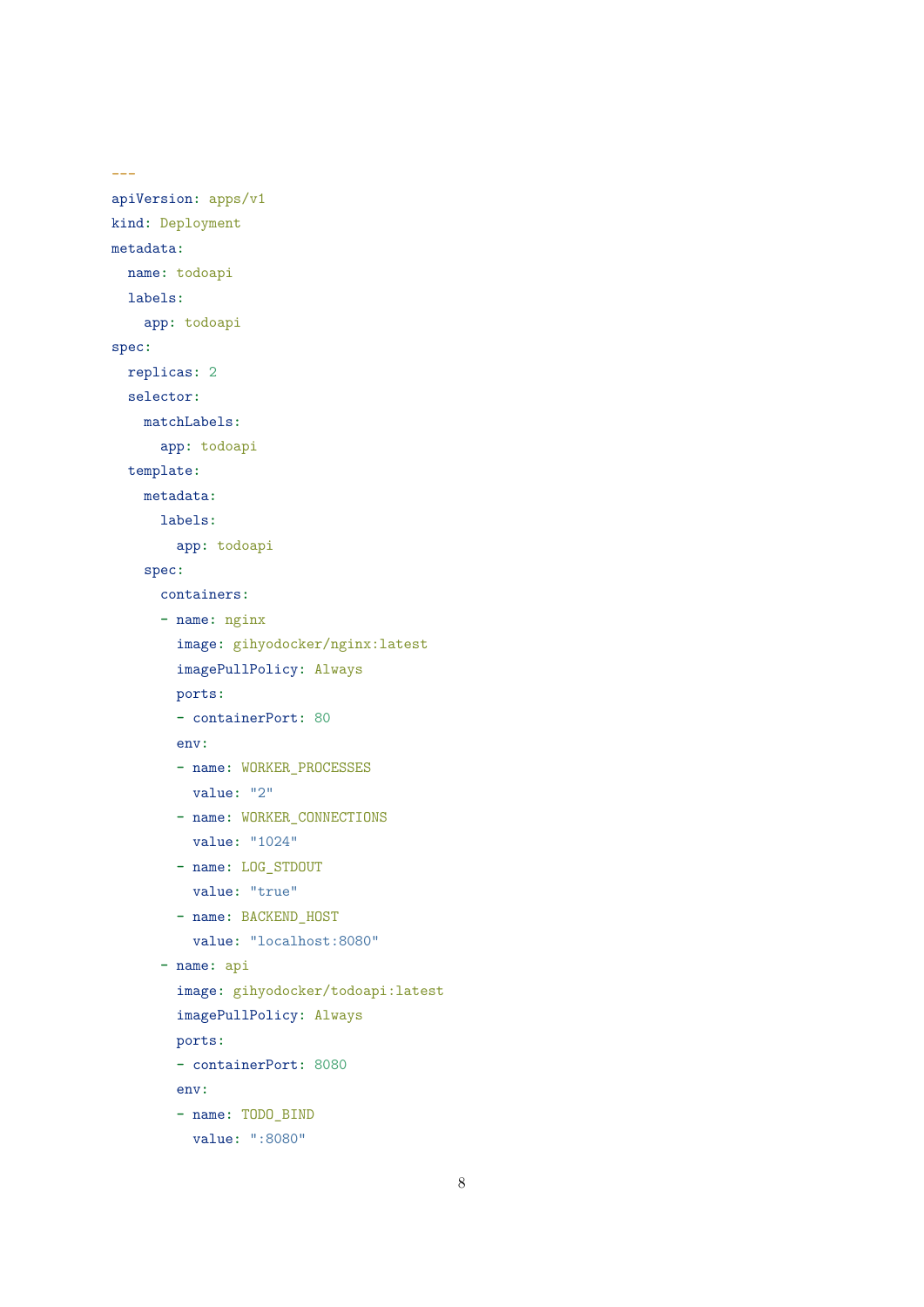- **-** name**:** TODO\_MASTER\_URL
	- value**:** "gihyo:gihyo@tcp(mysql-master:3306)/tododb?parseTime=true"
- **-** name**:** TODO\_SLAVE\_URL value**:** "gihyo:gihyo@tcp(mysql-slave:3306)/tododb?parseTime=true"

P.218 # 6.5 のリスト

6.5 の最下部の kubectl apply -f ingress.yaml は正しくは 6.6 のファイル表記の下に配置されます。

P.227 # 7.1 の脚注 4

誤 失敗した iPod 正 失敗した **Pod**

## P.235 # 7.2 の作業の流れに関する説明文

7.2.1 で実際に行う操作と矛盾が生じていました。

- 誤 以後、ローカル Kubernetes 環境を利用して実際に RBAC 関連リソースを作成し、認証ユーザーで 認証を行った上での Kubernetes の操作を行います。次に、ServiceAccount を利用した Pod からの Kubernetes API 利用について解説します。
- 正 以後、パブリッククラウドを想定して実際に RBAC 関連リソースを作成し、認証ユーザーで認証を 行った上での Kubernetes の操作を行います。次に、ServiceAccount を利用した Pod からの Kubernetes API 利用について解説します。

#### P.235 # 7.2.1 のリソースに関する表の上の説明文

本来はパブリッククラウドで検証する部分でしたが、誤ってローカル Kubernetes 環境としていました。

誤 これらのリソースを使用して、ローカル Kubernetes 環境で認証ユーザーの権限制御を行ってみましょう。 正 これらのリソースを使用して、認証ユーザーの権限制御を行ってみましょう。

P.293 # 8.1.5 の yaml を適用する部分の説明

| 誤  | 次のように elasticsearch.yaml を反映します。Kibana の Service は 'kube-system'に配置されてい |
|----|-------------------------------------------------------------------------|
|    | るので、'-n'オプションで Namespace である 'kube-system'を指定します。                       |
| 止。 | 次のように kibana.yaml を反映します。                                               |

P.310 # 8.3.2 の下の見出し